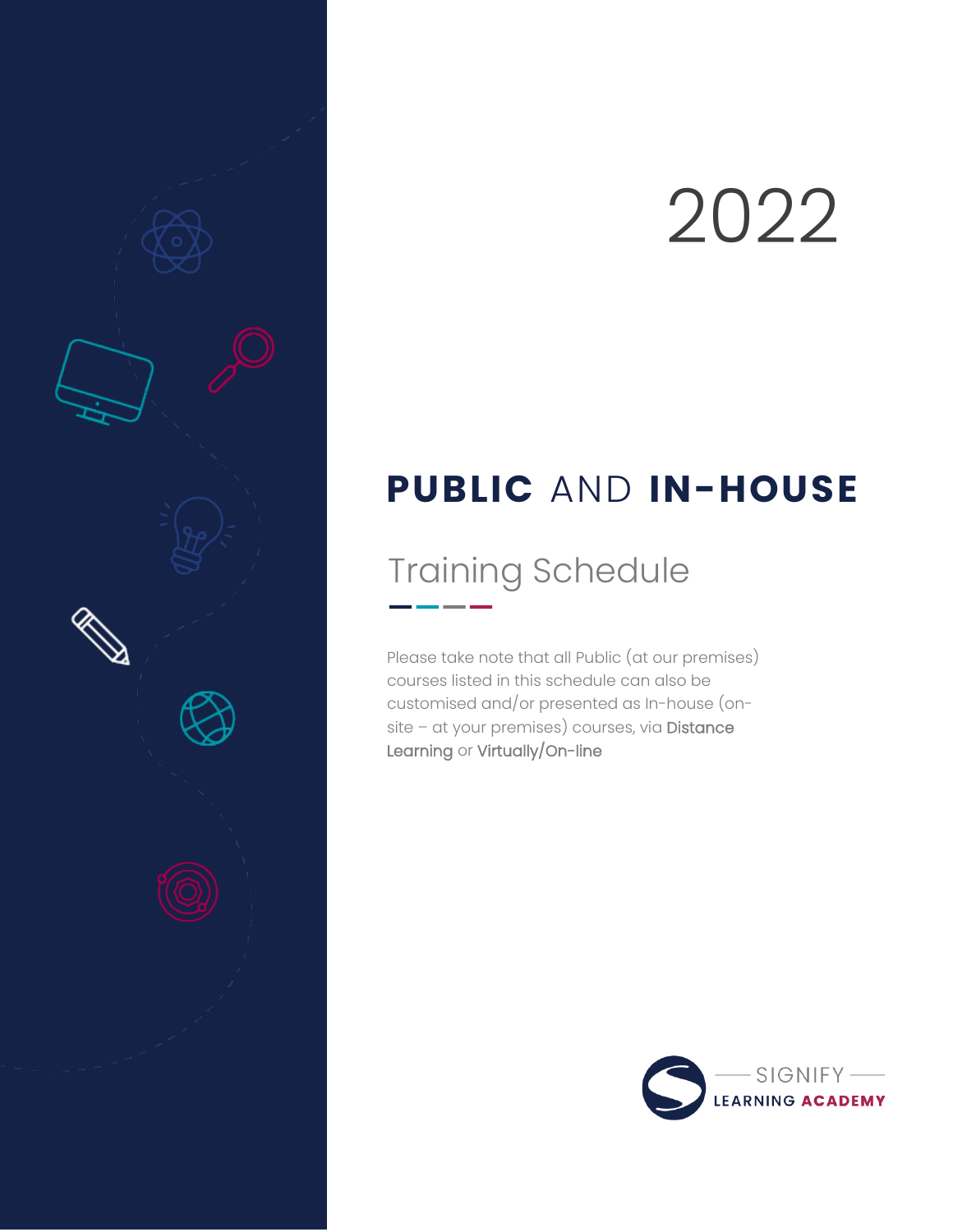## **Contents**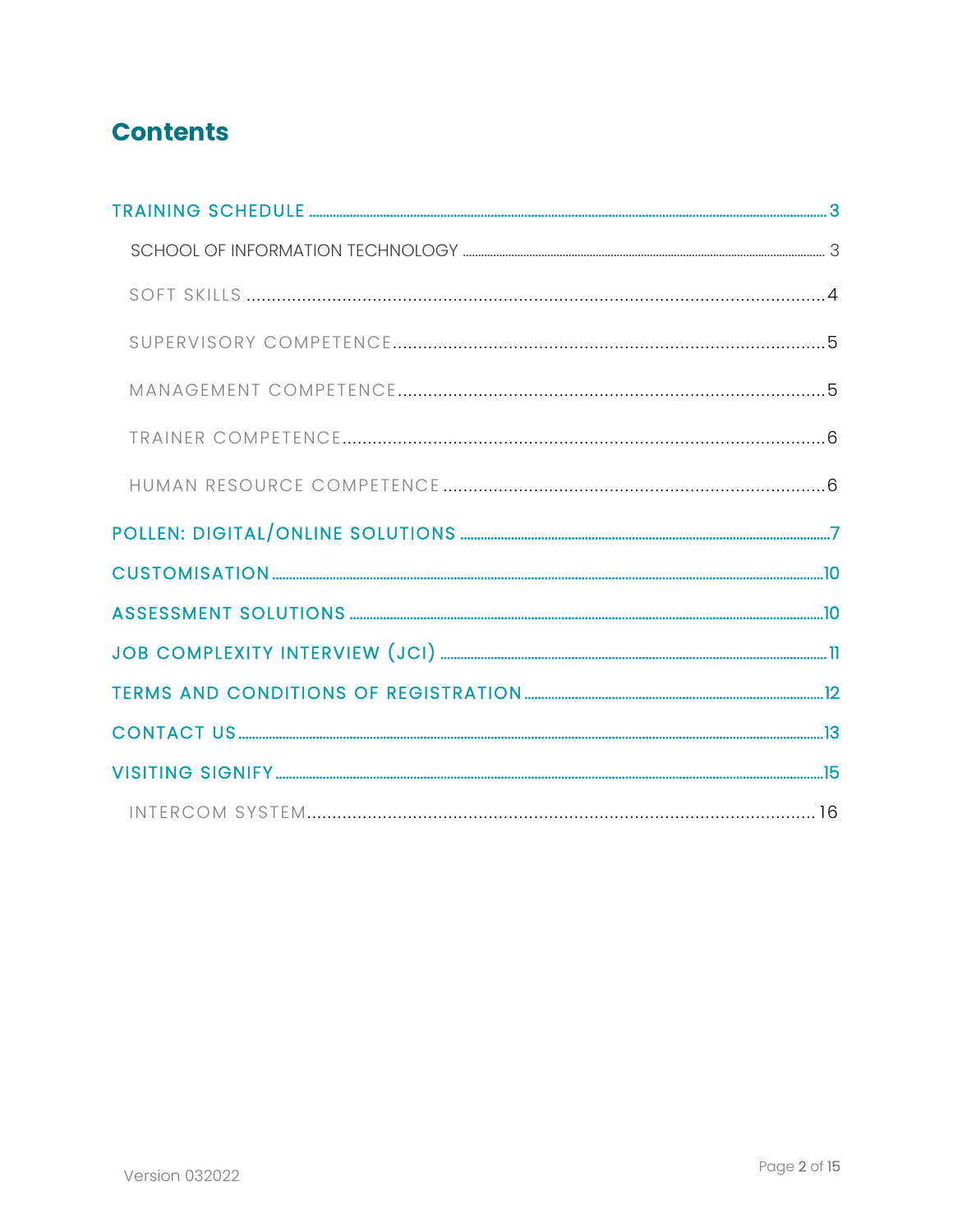## <span id="page-2-0"></span>TRAINING SCHEDULE

\* Skills programmes that are not accredited.

## SCHOOL OF INFORMATION TECHNOLOGY

| <b>Title</b>                                                          | Course     | Course |
|-----------------------------------------------------------------------|------------|--------|
|                                                                       | Code       | No.    |
| MEDIA, INFORMATION AND COMMUNICATION TECHNOLOGIES SECTOR              |            |        |
| EDUCATION AND TRAINING AUTHORITY (MICT) QUALIFICATIONS:               |            |        |
| Data Science Practitioner Certificate - 12 months (available soon)    | <b>DSP</b> | 0122   |
| Certificate in Information Technology (Systems Development) - 12      | <b>CIT</b> | 0122   |
| months (available soon)                                               |            |        |
| <b>BEGINNER TO INTERMEDIATE DATA SCIENCE COURSES:</b>                 | EQA        | 0122   |
| *Data Analytics powered by Excel & VBA - 3 weeks                      | <b>DAE</b> | 0122   |
| *Data Science powered by SQL - 4 weeks                                | VBA/SQL    | 0122   |
| *Data Science powered by Python in Machine Learning and AI (Including | <b>PYT</b> | 0122   |
| $GITHUB$ ) – 8 weeks                                                  |            |        |
| *Use Power BI as a Visual Analytics Platform - 3 weeks                | PBI        | 0122   |
| <b>ELEARNING COURSES:</b>                                             |            |        |
| *Office 365 (Pollen Series)                                           | O365       | 0122   |
| <i>*PC Basics (Pollen Series)</i>                                     | PCB        | 0122   |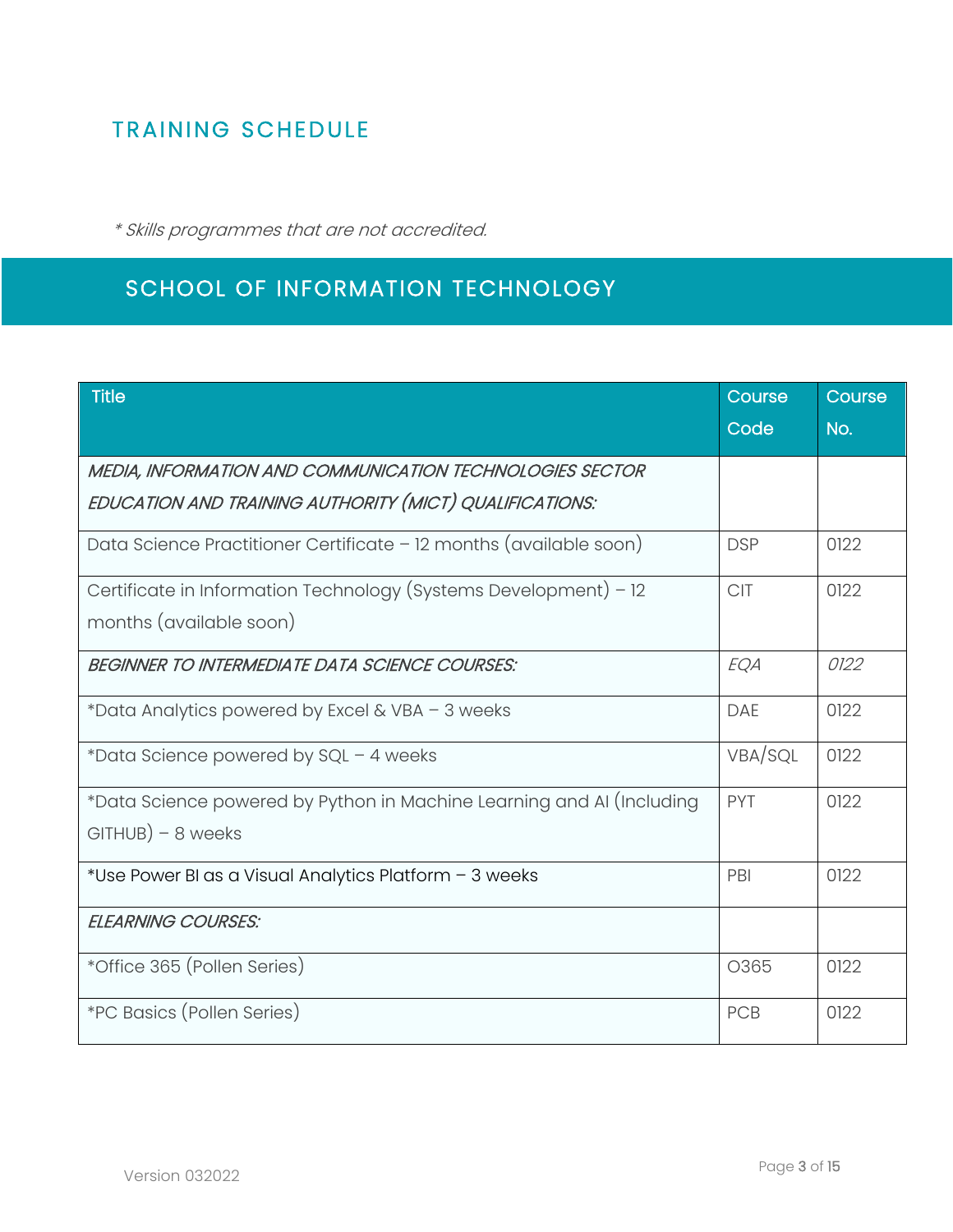## <span id="page-3-0"></span>SOFT SKILLS

| <b>Title</b>                                       | Course      | Course |
|----------------------------------------------------|-------------|--------|
|                                                    | Code        | No.    |
| *Inside-Out Self-Leadership - 1 day                | <b>IOSL</b> | 0122   |
| *Inspiring Influence - 1 day                       | $\parallel$ | 0122   |
| *Emotional Intelligence and Assertiveness - 3 days | EQA         | 0122   |
| Time and Stress Management - 1 day                 | <b>TSM</b>  | 0122   |
| *Business Presentation Skills - 1 day              | <b>BPS</b>  | 0122   |
| Customer Service - 1 day                           | CUS         | 0122   |
| *Anger, Conflict and Stress Management - 2 days    | <b>ACSM</b> | 0122   |
| Problem Solving Skills - 1 day                     | PS          | 0122   |
| Report Writing $-2$ days                           | <b>RW</b>   | 0122   |
| *Minute Taking - 1 day                             | <b>MT</b>   | 0122   |
| *Learn to Work (Workplace Readiness) – 3 days      | LW          | 0122   |
| *CV Writing & Interview Skills - 1 day             | <b>CVIS</b> | 0122   |

#### **IN-HOUSE ONLY:**

(AT YOUR PREMISES)

Learn to Work (Workplace Readiness).

Please contact bookings@signify.co.za for more information.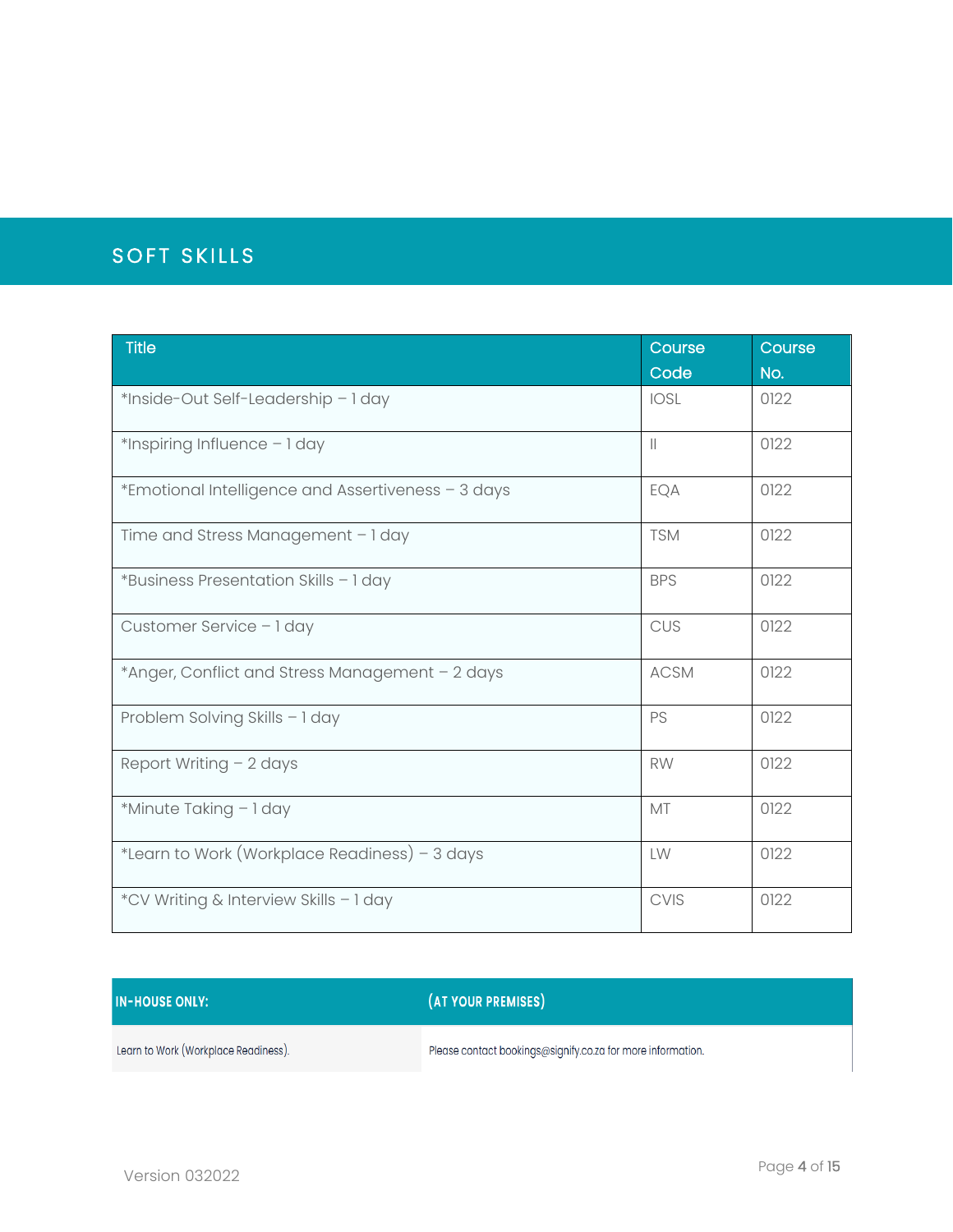### <span id="page-4-0"></span>SUPERVISORY COMPETENCE

| Title                                    | Course | Course No. |
|------------------------------------------|--------|------------|
|                                          | Code   |            |
| *Supervisory Fundamentals (POLC) - 1 day | POLC   | 0122       |
|                                          | POLC   | 0222       |
|                                          | POLC   | 0322       |
| Supervisory Skills - 7 days              | SS     | 0122       |
|                                          | SS     | 0222       |

## <span id="page-4-1"></span>MANAGEMENT COMPETENCE

| <b>Title</b>                | Course           | 'Course |
|-----------------------------|------------------|---------|
|                             | Code             | No.     |
| Project Management - 5 days | <b>PM</b>        | 0122    |
| $(NQF Level 4 - 50080)$     |                  |         |
| *Change Management - 1 day  | NOT PRESENTED    |         |
|                             | IN PUBLIC FORMAT |         |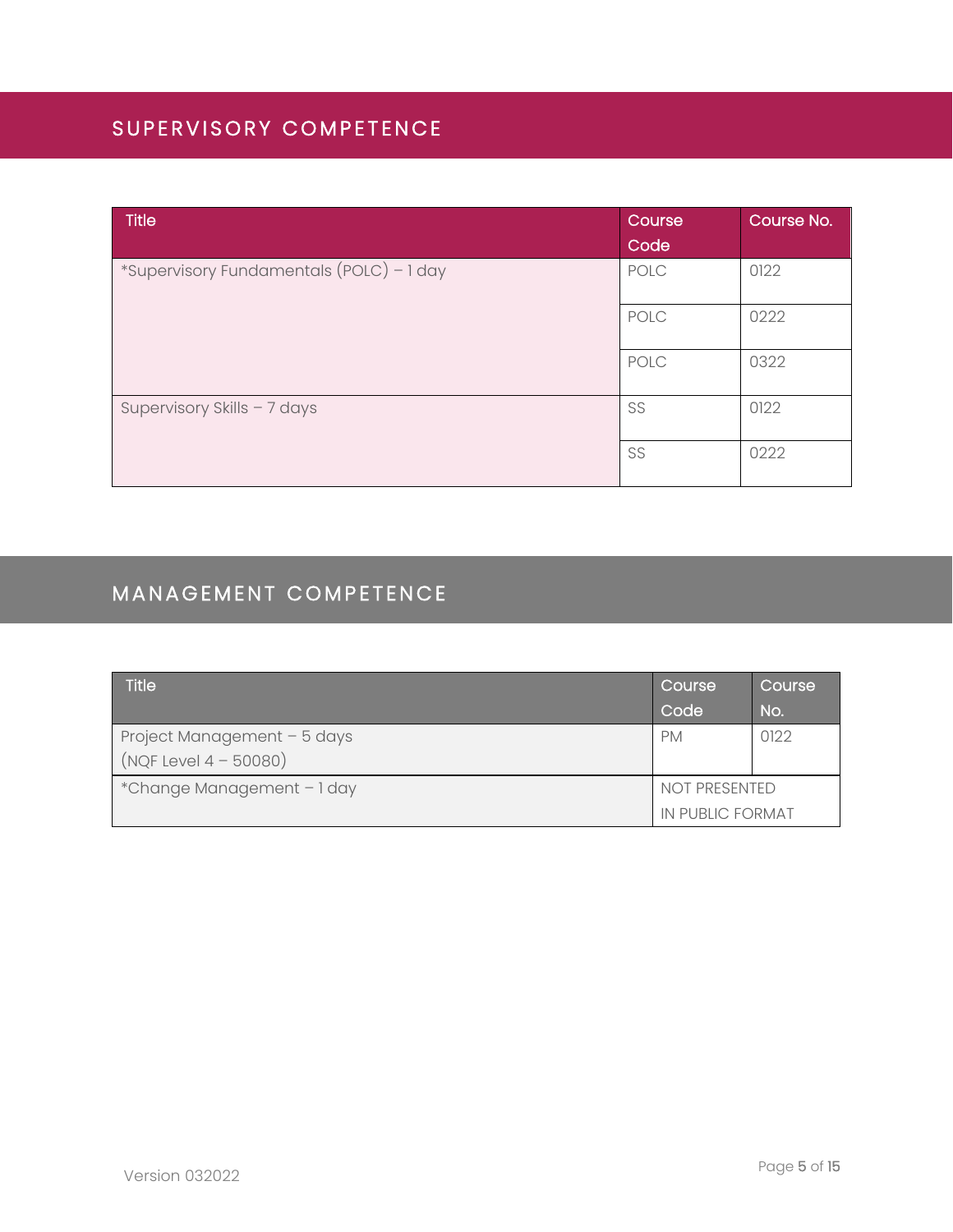## <span id="page-5-0"></span>TRAINER COMPETENCE

| <b>Title</b>                                                            | Course     | Course |
|-------------------------------------------------------------------------|------------|--------|
|                                                                         | Code       | No.    |
| Assessor - 115753 - Conduct Outcomes-based Assessment - 3 days          | ASS        | 0122   |
| Moderator - 115759 - Conduct Moderation of Outcomes-based               | <b>MOD</b> | 0122   |
| Assessment $-2$ days                                                    |            |        |
| Facilitation Skills - 117871 - 3 days                                   | <b>FAC</b> | 0122   |
| <b>Combo I:</b> Assessor - 115753 - Conduct Outcomes-based Assessment + | ASSMOD     | 0122   |
| Moderator - 115759 - Conduct Moderation of Outcomes-based               |            |        |
| Assessment $-5$ days                                                    |            |        |
| <b>Combo 2:</b> Assessor - 115753 - Conduct Outcomes-based Assessment + | <b>AMF</b> | 0122   |
| Moderator - 115759 - Conduct Moderation of Outcomes-based               |            |        |
| Assessment + Facilitation Skills - 117871 - 8 days                      |            |        |
|                                                                         |            |        |
| Portfolio Building $-$ 4 hours                                          |            |        |

### <span id="page-5-1"></span>HUMAN RESOURCE COMPETENCE

| <b>Title</b>                        | Course<br>Code | Course<br>No. |
|-------------------------------------|----------------|---------------|
| *Performance Management - 2 days    | <b>PMM</b>     | 0122          |
| *Paterson Job Evaluation $-$ 3 days | <b>PJE</b>     | 0122          |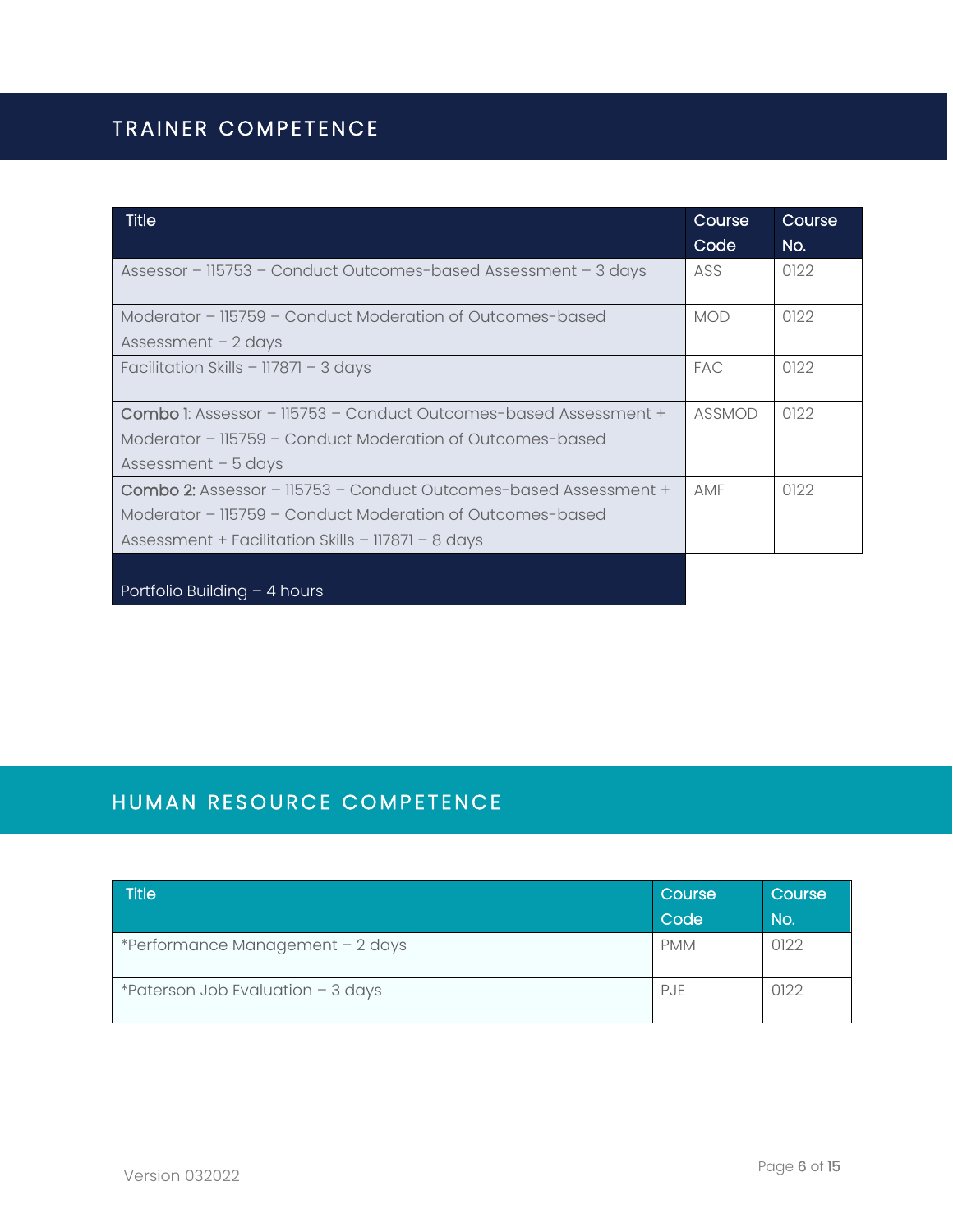## <span id="page-6-0"></span>The **Pollen Series** is Signify Learning Academy's shelf-content.

This series provides foundational knowledge on a range of topics, aimed at Individual Contributors, Supervisory and Team Leader target audiences. Pollen will be beneficial to Middle Managers as a foundational course.

The series focuses on Micro Learning, and people who complete these can expect to gain knowledge in a focussed area or topic. In turn, each topic in the Pollen Series is divided into PODS or sections. Topics range from 1-5 PODS or sections.

- The Pollen Series can be viewed on PC, tablet, or smartphone.
- Content combines interactive activities, multi-media, and additional resources to enrich the learning experience.
- The Pollen Series can be customized to your organisation's corporate identity.

For more detail regarding the below Micro- and Short Digital learning programmes visit: [www.signifylearning.co.za.](http://www.signifylearning.co.za/) Make enquiries at [bookings@signify.co.za.](mailto:bookings@signify.co.za)

| <b>Contents</b>               |                                 |
|-------------------------------|---------------------------------|
| <b>Personal Mastery</b>       |                                 |
| Active listening              | Conflict management             |
| <b>Emotional intelligence</b> | Time management                 |
| Controlling your anger        |                                 |
| <b>Life Skills</b>            |                                 |
| Stress management             | Resilience                      |
| Making change easy            | <b>Courageous Conversations</b> |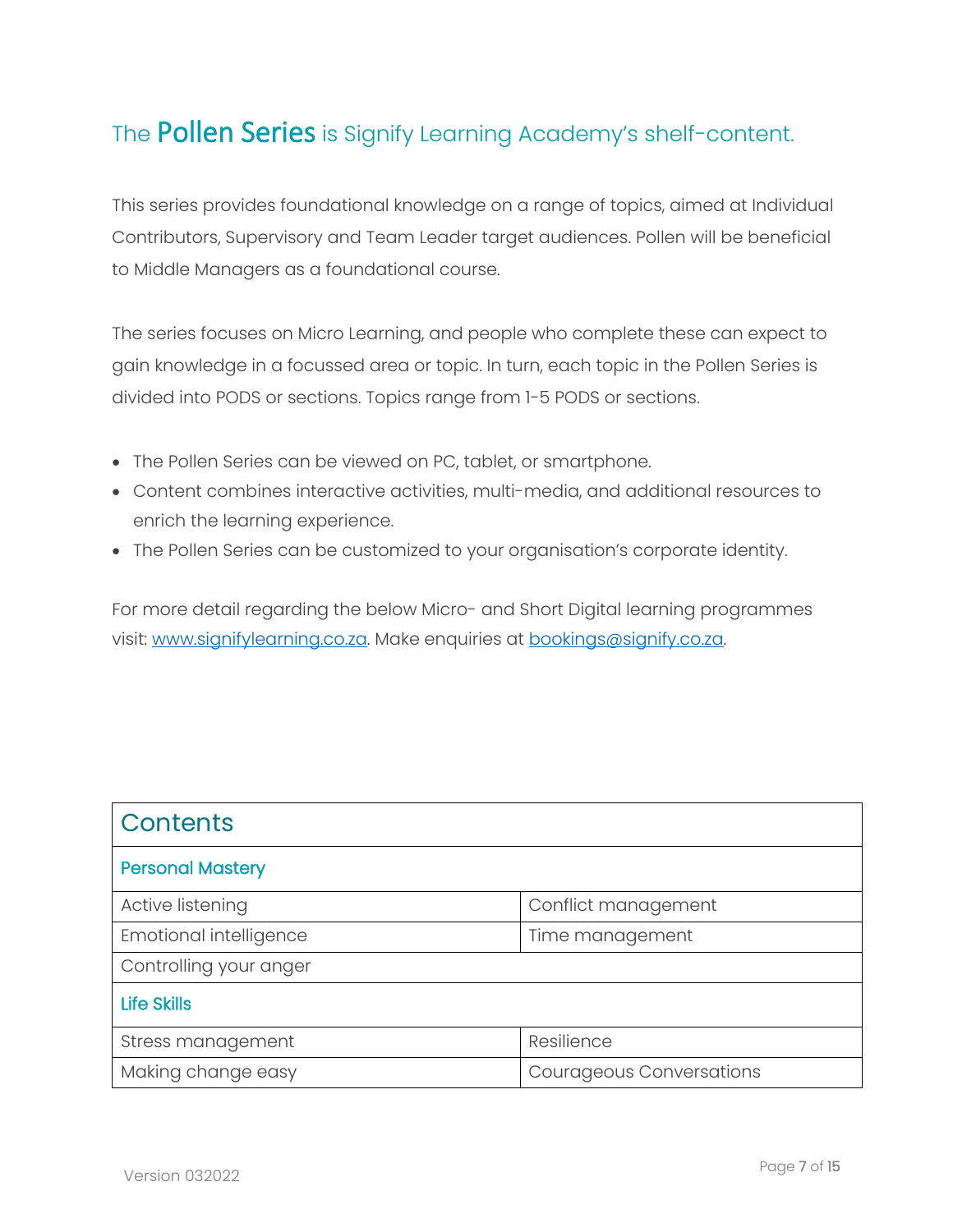| <b>Career Management</b>                                        |                                    |  |
|-----------------------------------------------------------------|------------------------------------|--|
| Teamwork                                                        | Coaching                           |  |
| Mentoring                                                       | Motivation                         |  |
| Self-directed leadership                                        |                                    |  |
| <b>Transversal Skills</b>                                       |                                    |  |
| Problem-solving                                                 | Diversity management               |  |
| Decision-making                                                 | How to apologise                   |  |
| <b>Personal Branding</b>                                        |                                    |  |
| <b>Presentation skills</b>                                      | Telling a good story               |  |
| Being assertive                                                 | Dress for success                  |  |
| <b>Workplace Conduct</b>                                        |                                    |  |
| Meeting etiquette                                               | Dealing with bullying              |  |
| Sexual harassment                                               | <b>Effective Meetings</b>          |  |
| <b>Relationship Building and Networking Skills</b>              |                                    |  |
| Dealing with difficult people                                   | Effective emails                   |  |
| How to talk to anyone                                           |                                    |  |
| <b>Technical Skills</b>                                         |                                    |  |
| PC basics                                                       | Selling like a Pro                 |  |
| Office 365                                                      | Telephone Etiquette                |  |
| <b>Risk Management</b>                                          |                                    |  |
| Anti-Bribery & Corruption (ABC) introduction                    | Conflict of interest               |  |
| Anti-bribery                                                    | AML/CTF: suspicious transactions   |  |
| ABC compliance                                                  | Know your customer                 |  |
| Anti-Money Laundering and Counter Terrorist Financing (AML/CTF) |                                    |  |
| <b>Automotive Series</b>                                        |                                    |  |
| Practical selling skills                                        |                                    |  |
| Compliance                                                      |                                    |  |
| Treating customers fairly (TCF)                                 | Occupational Health and Safety Act |  |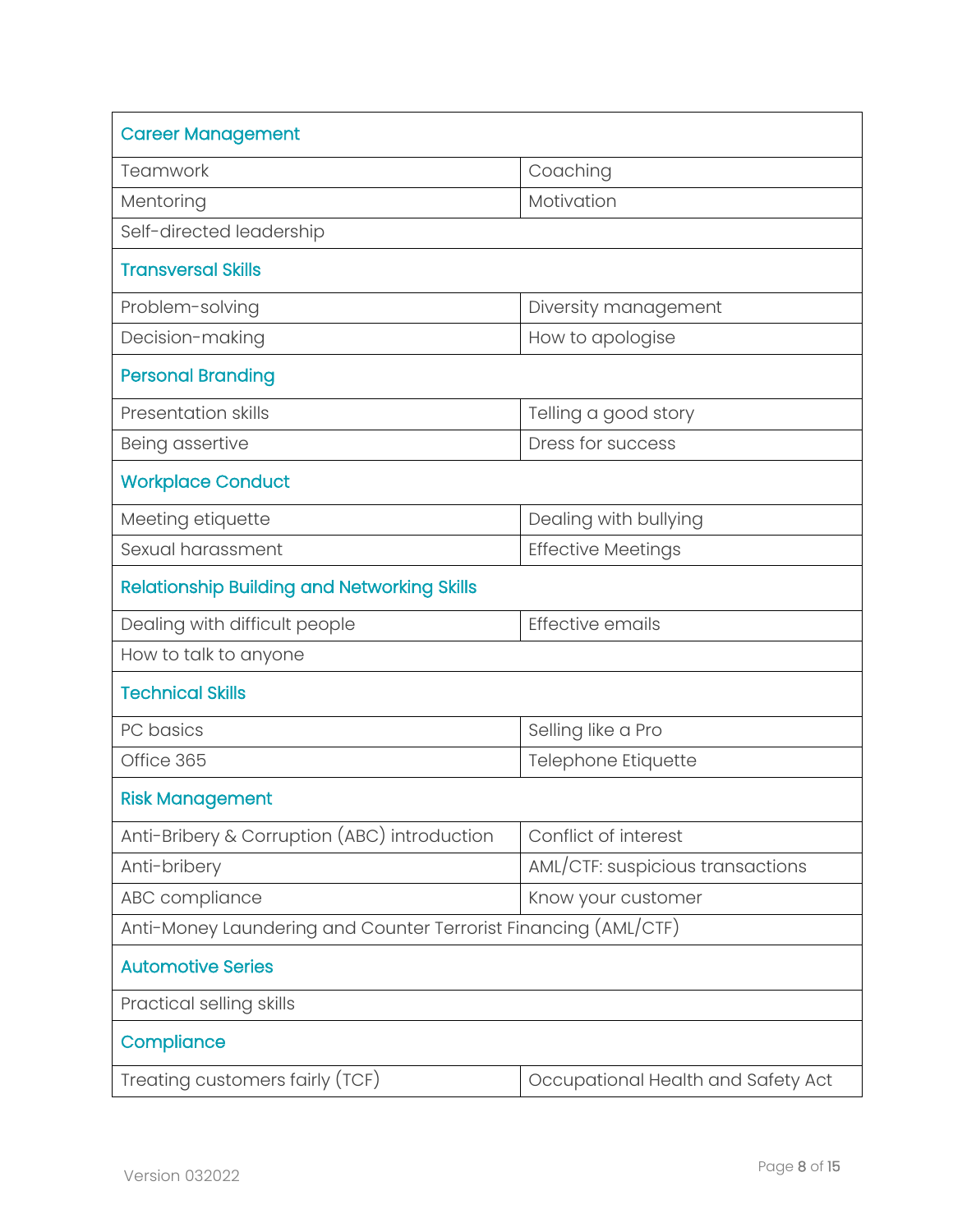| <b>FAIS awareness</b>                                | Public Finance Management Act |  |
|------------------------------------------------------|-------------------------------|--|
| <b>FICA</b>                                          | Risk management               |  |
| <b>Basic Conditions of Employment Act</b>            | Workplace ethics              |  |
| <b>Employment Equity Act</b>                         | Workplace professionalism     |  |
| Labour Relations Act                                 | Introduction to PoPIA         |  |
| PoPIA for employees: From rights to responsibilities |                               |  |
| <b>Wellness</b>                                      |                               |  |
| HIV-AIDS                                             | Trauma and PTSD               |  |
| <b>Financial wellness</b>                            |                               |  |
| Performance                                          |                               |  |
| Attitude                                             | Enthusiasm                    |  |
| Awareness                                            | Self-discipline               |  |
| Impact                                               |                               |  |
| Pollen leadership                                    |                               |  |
| Manager-leader                                       |                               |  |
| <b>Pollen HR</b>                                     |                               |  |
| Arbitration proceedings: The Employee's Guide        |                               |  |

#### New Pollen topics to be introduced during 2022:

- 1. First Aid
- 2. Cyber Security
- 3. Digital Marketing
- 4. Data Security: A global view
- 5. Shop Steward Training
- 6. Managing my inbox
- 7. Time management for high performers
- 8. Performance Management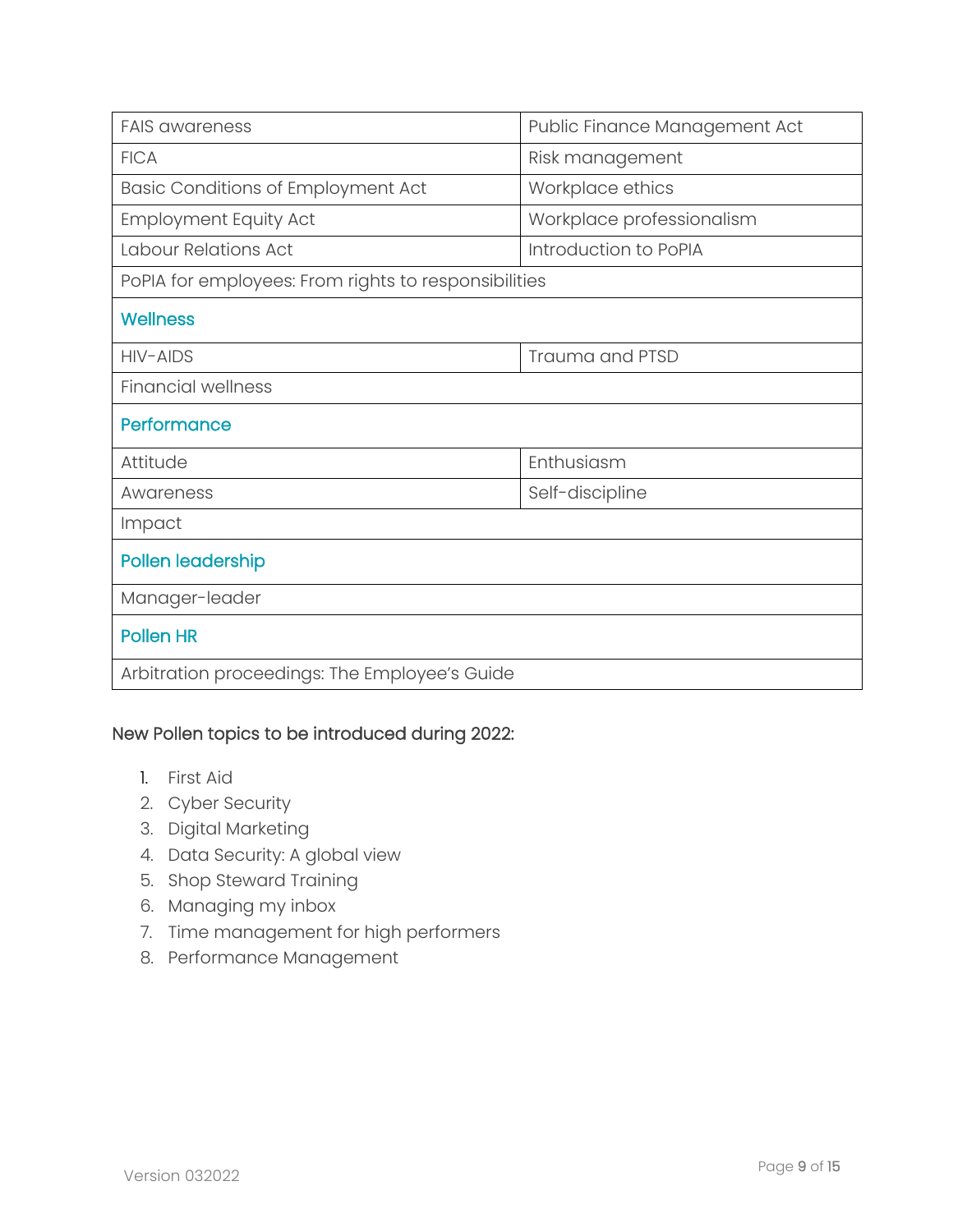Should you require any of our other programmes contained in this schedule to be digitised (In eLearning format), please contact us at bookings@signify.co.za to arrange a solution which will meet your needs and requirements.

If you require any programme not contained in this schedule to be digitised (In eLearning format), we can co-create/customise a solution for you.

#### <span id="page-9-0"></span>**CUSTOMISATION**

Optimal training results are achieved when training is customised and co-created with our client to ensure that the organisation's vision, mission, values and industry specific policies and case studies are incorporated in the content.

## <span id="page-9-1"></span>ASSESSMENT SOLUTIONS

We will assist you discover, develop, and succeed with the people in your organisation.

#### Our approach is aligned to the inherent requirements of the job and the company culture.

We assess people in a holistic way, incorporating their:

- Ability and capacity to deal with complexity.
- **•** Personality traits.
- **•** Cognitive ability.
- **•** Emotional intelligence.
- **Abilities and skills.**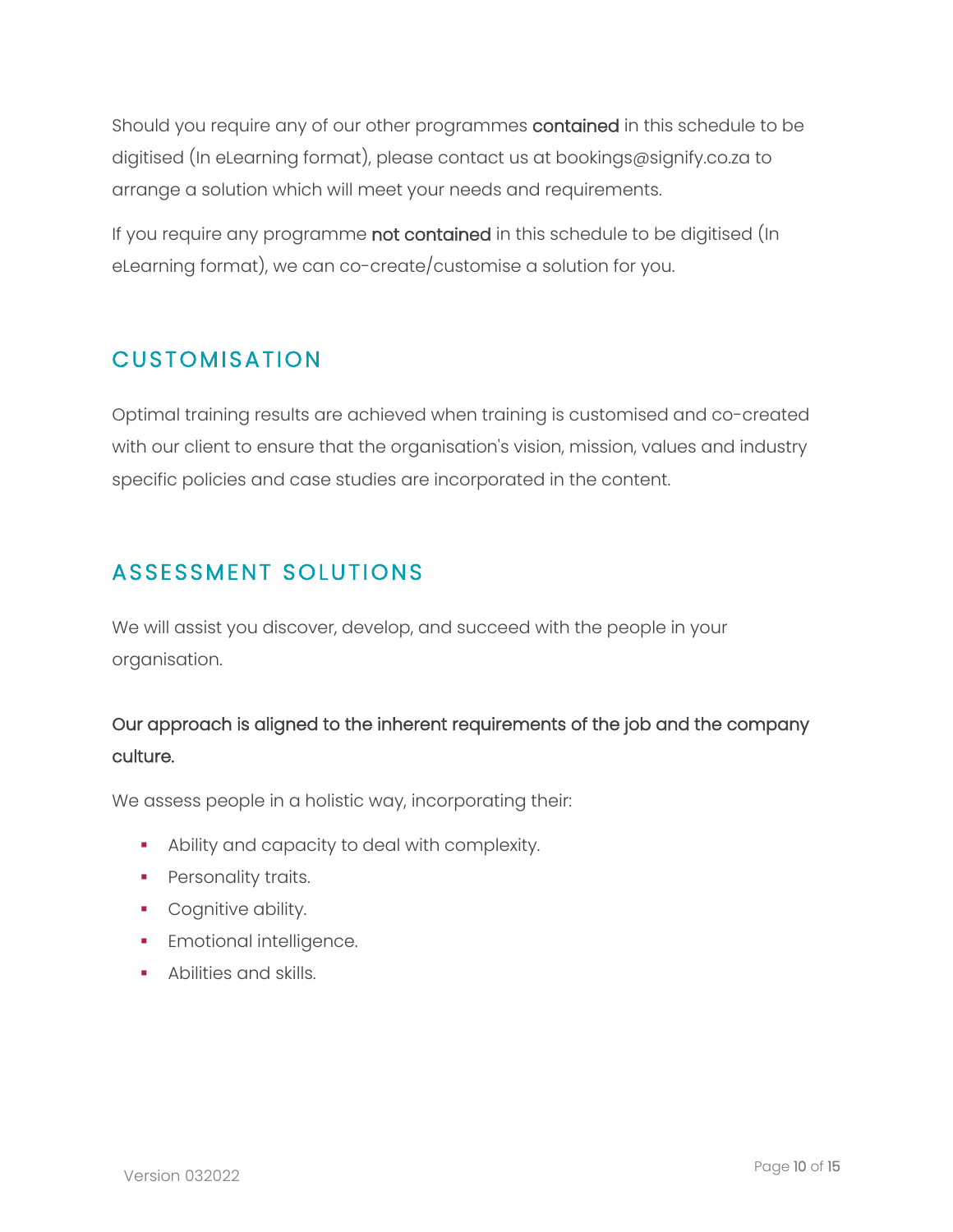We source best-practice assessments (Competency-based Assessment Centres and Psychometric Tests) from various professional institutions.

We assess through all organisational levels nationally using our network of assessment experts.

## <span id="page-10-0"></span>JOB COMPLEXITY INTERVIEW (JCI)

#### The JCI enables us to explore the relationship between people and their work.

In this 90-minute, one-on-one interview process (in person or online), individuals receive an opportunity to explore their experience of work.

JCI allows us to address the mismatch between the employee's job responsibilities and their own capabilities.

JCI is primarily used as a career planning and development tool. It can also be used in succession planning and organisational development processes for recruitment and selection.



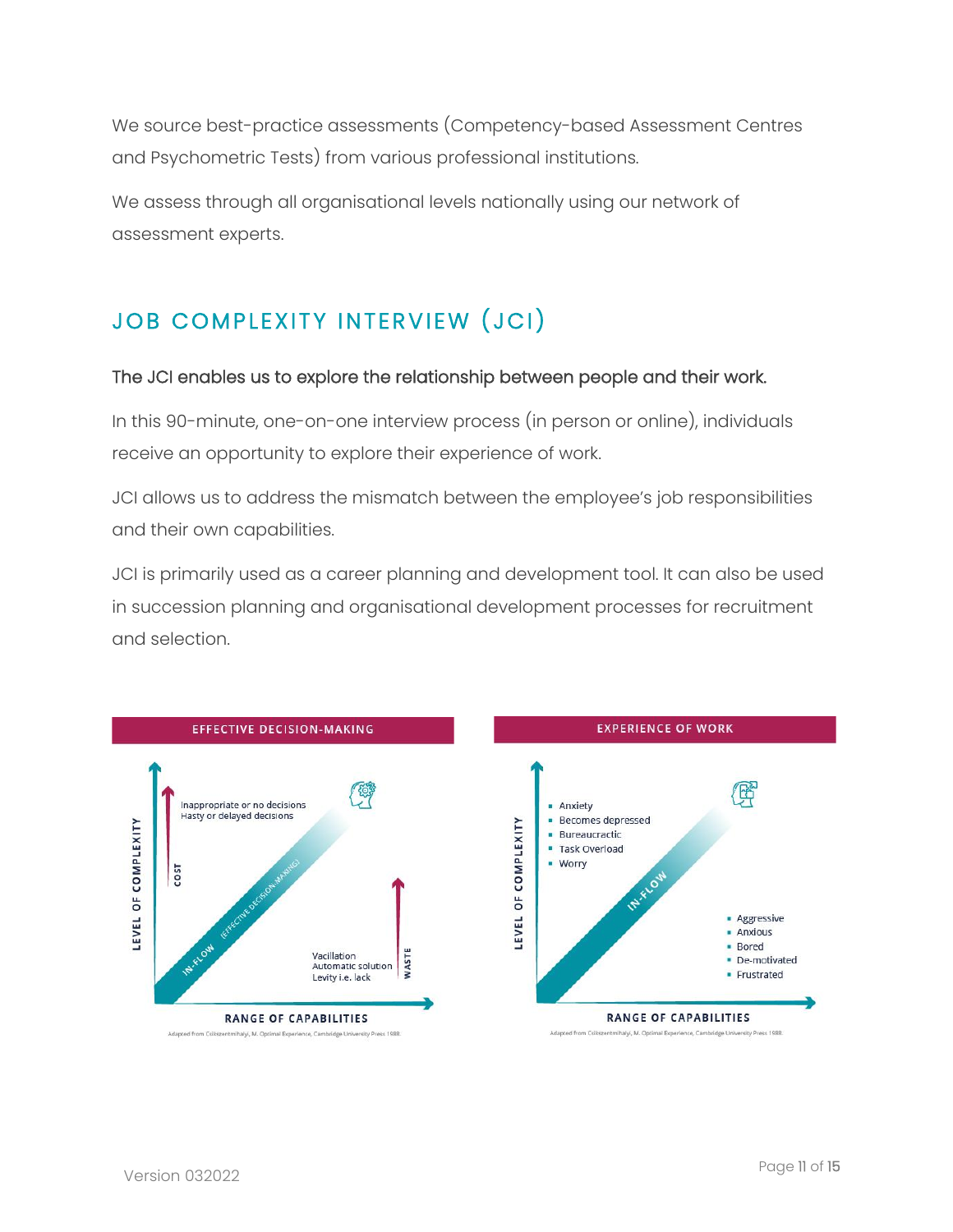A JCI will therefor establish at which level of work/complexity an individual is comfortable operating at and determine if this will change over time, i.e., future potential.

#### <span id="page-11-0"></span>TERMS AND CONDITIONS OF REGISTRATION

#### Please note:

To guarantee the delivery of the service, payment must be made prior to the commencement of the programme by bank transfer. Proof detailing the remittance advice and account number must be emailed through to our offices – accounts@signify.co.za. Signify reserves the right to recall or refuse the service or withhold learner results in the event of non-payment.

#### Non-arrival/Cancellations:

If written cancellation is not received at least five (5) working days prior to the start of any service you will be charged the full amount. Substitute delegates are welcome at any time provided full details are sent to the course co-ordinator and that they meet the entry requirements. It must be noted that the value of one day's 'Day Conference Package' for the venue will be charged for non-arrival on the day.

#### Postponements:

Postponements will be accepted in writing, if made before the cancellation clause comes into effect. However, it should be noted that Signify will only accept one postponement per programme.

#### Registration:

For public programmes registration closes at 12h00 on the Friday one working week prior to the week that the programme commences.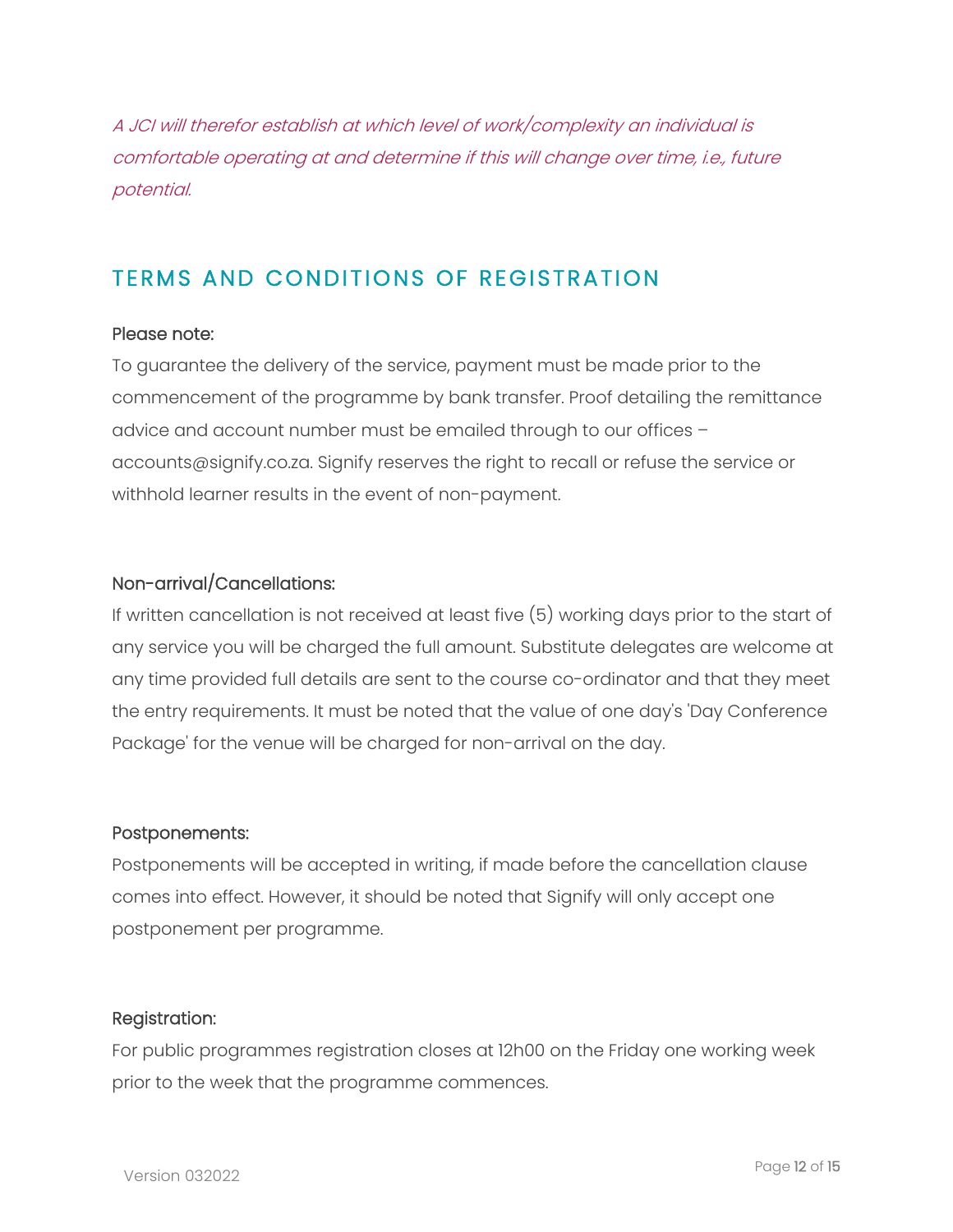#### Programme changes:

All prices and dates are subject to change without notice. Availability of places is on a first come, first served basis, and Signify is not responsible for any cost implications for delegates who arrive without advance booking and are then turned away (preferably book 2 weeks in advance).

## <span id="page-12-0"></span>CONTACT US

If you would like more information about the products and services provided by Signify Learning Academy, please contact us:

 $\times$ 

[bookings@signify.co.za](mailto:bookings@signify.co.za)

CS)<br>C +27 12 763 6600

[www.signifylearning.co.za](http://www.signifylearning.co.za/)

While all precautions are taken to ensure that the information contained in this schedule is correct at the time of printing, it is subject to change as new training courses may be added or extra courses included, while others may have to be rescheduled or cancelled. We therefore suggest that you contact: 012 763 6600, or email [bookings@signify.co.za](mailto:bookings@signify.co.za) before making reservations.

We cannot be held liable if bookings are not confirmed.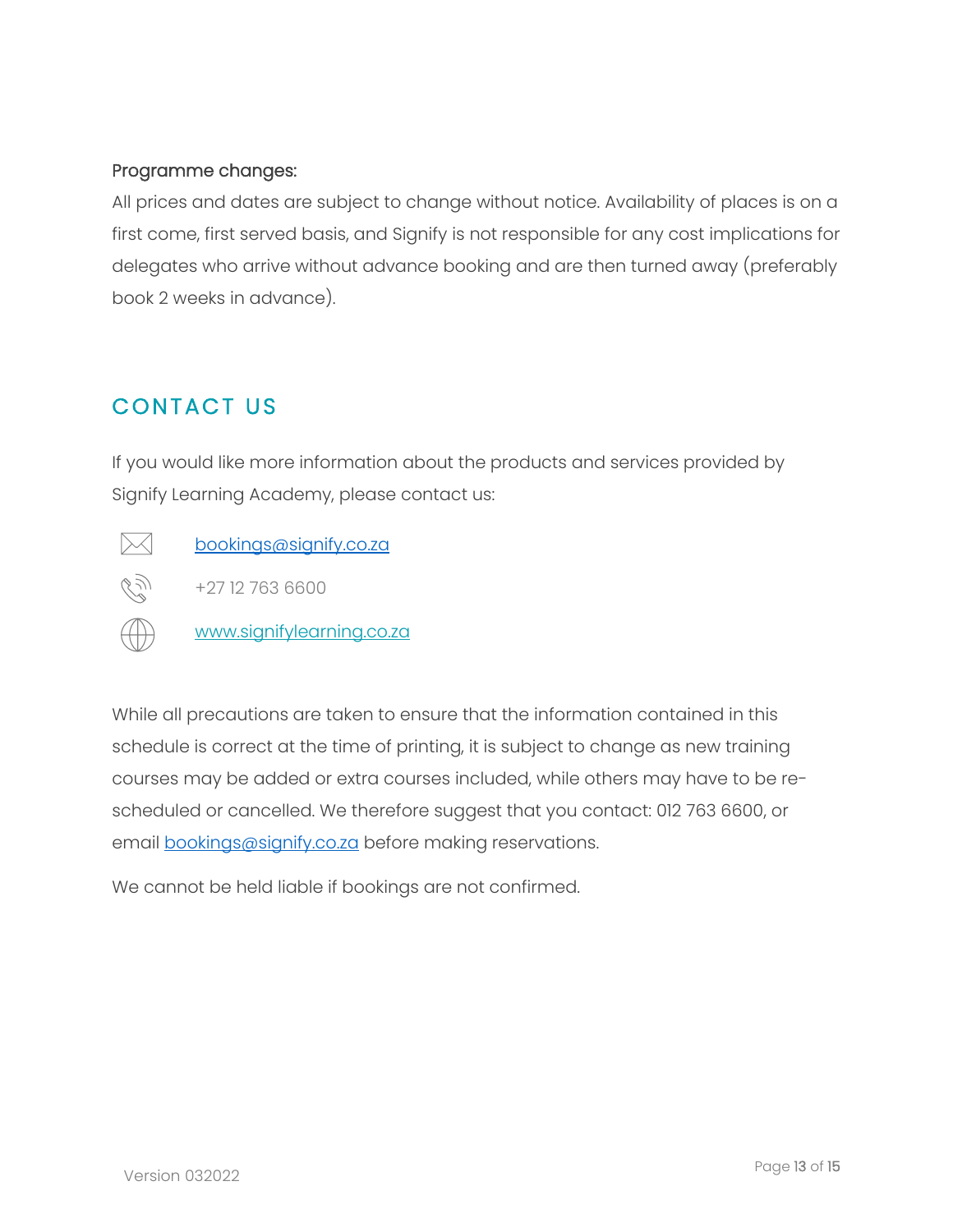## <span id="page-13-0"></span>**VISITING SIGNIFY**

Signify is located on the first floor of Building C in the Westend Office Park, 254 Hall Street, Die Hoewes, Centurion, South Africa.

To find us on Google Maps, [click here.](https://www.google.com/maps/place/Signify+Software/@-25.8457504,28.1806726,15.76z/data=!4m5!3m4!1s0x0:0x840ddf0bbcb2bd65!8m2!3d-25.8480496!4d28.1847644?shorturl=1)

#### Step 1

When arriving at the main gate in Hall Street, present your driver's license and indicate that you are visiting Signify.



#### Step 2

Proceed through the boom gate and follow the road to the circle.

Exit the circle at the third exit – Building C will be on your left. Turn left at building C.